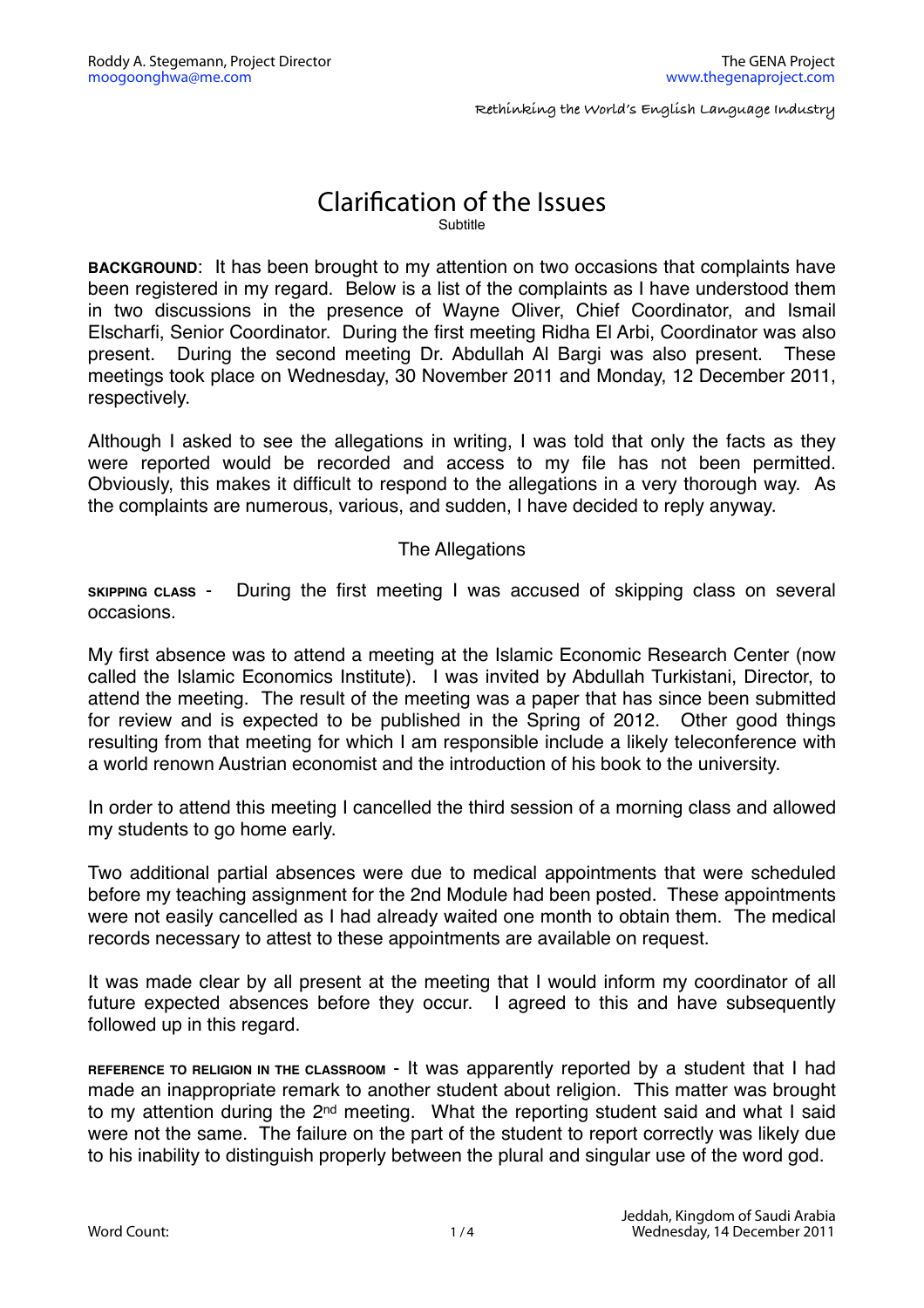**Rethinking the World's English Language Industry**

In occidental culture Greek and Roman mythology are both a scholarly pursuit and a popular art form. In ancient times one attributed to gods the causes of otherwise unexplainable events. The student to whom I made the remark was offering an explanation for an event that was very far fetched. In order to emphasize just how far fetched his explanation appeared, I asked, if it could not have been brought about by the gods.

No further reference to Roman and Greek mythology, or for that matter religious belief of any kind, will be made in class. Further, students will be discouraged from doing the same.

**REFERENCE TO SEX IN THE CLASSROOM** - My classroom audience comprise some 20 male students between the ages of 18 and 20. They are at an age in which sex is a prominent part of their conscious awareness. When a student makes an allusion to sex in the classroom during a discussion I can suppress, entertain, or ignore it.

In the future I will ignore or suppress such allusions.

**ALLEGATION OF POOR BEHAVIOR TOWARD ANOTHER COLLEAGUE** - On Saturday, 3 November 2011 a colleague was assigned to my class to assist me with the conducting of the speaking exam of my Level IV students. He arrived punctually. As he was a more experienced colleague, he came with many of his own suggestions. Unfortunately, some of them conflicted with my own test strategy designed to meet the outline provided me by my coordinator. When I asked my assistant to sit at the back of the room facing the speaker, he refused and insisted on occupying is own desk in the front of the room facing the speaker's audience. This led to a brief discussion about each other's role in the class.

As it was becoming increasingly embarrassing for me in front of my students, I put up my hand and stated that I did not wish to hear anymore and that the exam should begin, whereupon I was accused of treating my colleague like a student. Fortunately, a building supervisor entered the room. Whereupon I immediately stood up and drew the entire discussion to the outside of the room away from the purview of my students. When we returned to the classroom, my colleague proceeded to the back of the room facing the speaker, and I initiated the examination. During the exam my colleague's coordinator entered the room sat for a few moments and left.

When the examination was over I thanked my colleague for his assistance, shook his hand, and waited for the next exam during which I would become his assistant. This never occurred, because I was told by a senior coordinator that I would assist a different colleague,

**ALLEGATION THAT I DO NOT CONTRIBUTE** - During the 2nd meeting I was told that I do not contribute well to the university. I can understand neither the reasoning, nor the motivation for this statement. In addition, to the performance of my regular duties as a Level III and Level IV instructor I have contributed the following since my arrival to Jeddah in April 2011: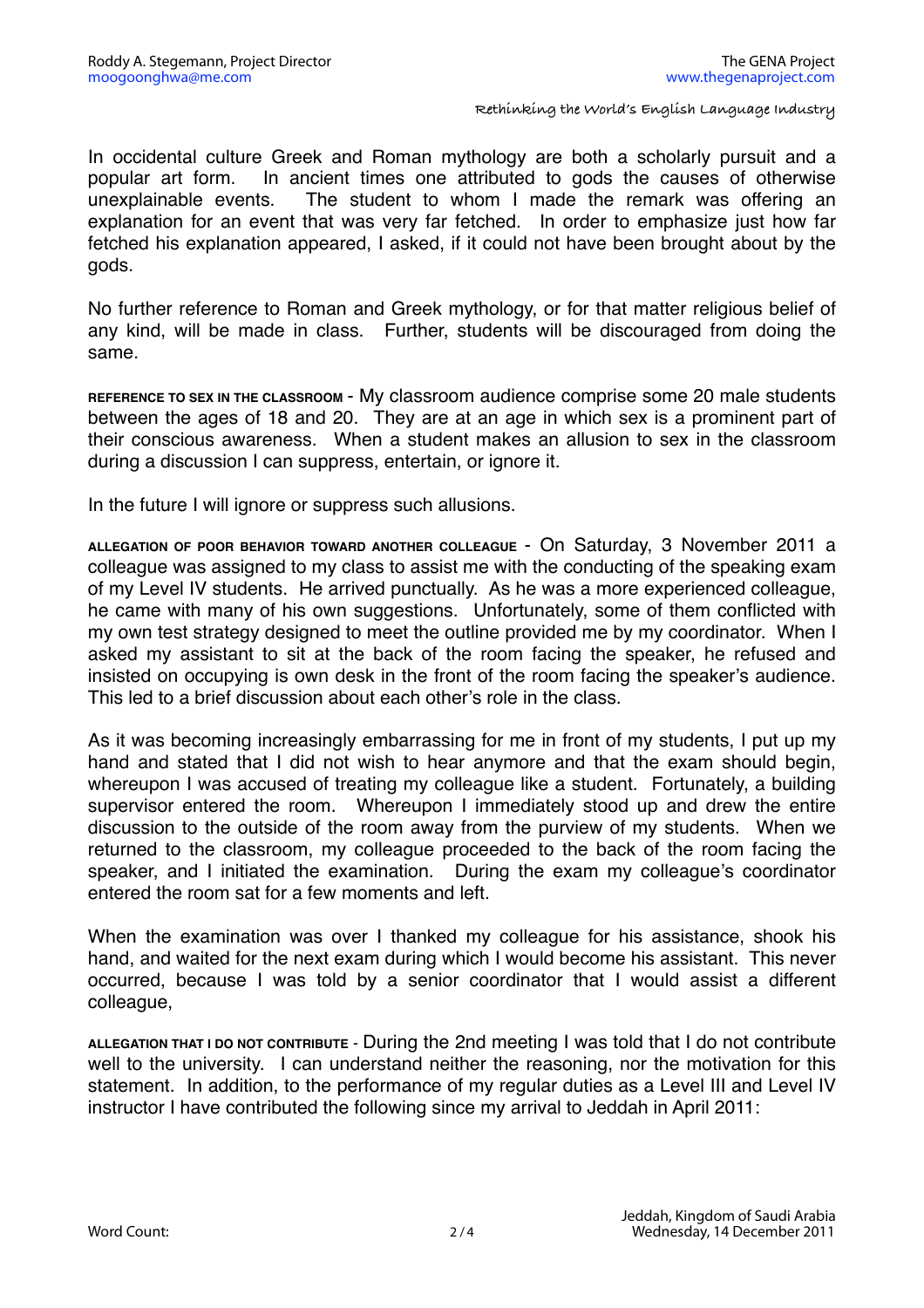- 16 May 2011 **Recommendations for Program Development and Improvement**. First impression requested by Dr. Kinsara with cover letter.
- 20 June 2011 **Building a Program in the Probable Absence of Real Incentives**. A paper presented to Ayman Habis, Vice Dean and my colleagues at a faculty conference In my presentation I made a case for a likely mismatch between undergraduate student need for the English language and the material that we are teaching our students. I then proposed a research project to overcome the mismatch.
- 25 June 2011 **KAU Undergraduate Student English Language Needs and Uses Assessment Project**. A preliminary project proposal and a request for data available at the university registrar's office were prepared. The primary purpose of the proposed research was to identify clearly how the English language is used among KAU undergraduate students during their post-foundation year studies. Secondary, but important research topics included the measurement of post-foundation year language attrition and advancement, pre- and post-foundation year English language training and exposure, and post-foundation year opinion about their foundation year training.

Although a portion of the data was eventually obtained, the formal proposal was never completed, as the Institute had not yet established a policy to handle such research matters. The research proposal is still pending.

- 19 September 2011 **Suggestions for Improving KAU Recreational Facilities**. Letter to Prof. Abdullah M. Mohorjy, Dean of Student Affairs. In an effort to understand why certain sports facilities were not being made more available to faculty and students a statement of the problem was prepared for Dean Mohorjy and the Vice Dean, Dr. Abdullatif A. Neamatallah at the Dean's request.
- 2 October 2011 **Informal Observation Lesson Plan**. Received a grade of satisfactory performance.
- 5 October 2011 **Teleconference at the Islamic Economic Research Institute**. I was invited by Abdullah Turkistani, Director, to attend a teleconference on the world's current financial crisis. My attendance resulted in a paper entitled "Money Creation and the Revolution". This paper will be published in the bilingual journal Procesos de Mercado in the spring of 2012.

The warm welcome that I received at the Institute encouraged me to propose another teleconference that would feature the renown Austrian economist Jesús Huerta de Soto. With Dr. Turkistani's permission I invited Dr. De Soto to speak.

- 17 October 2011 **Informal Student Survey**. Mid-module survey of my Module I students. Indicates overall approval of my teaching style and knowledge of the subject matter.
- 22 October 2011 **Portfolio Feedback An Idea That Could Be Better Executed**. When requested by ELI to provide feedback with regard to the introduction of the Portfolio I surveyed my class and came up with the aforementioned list of suggestions